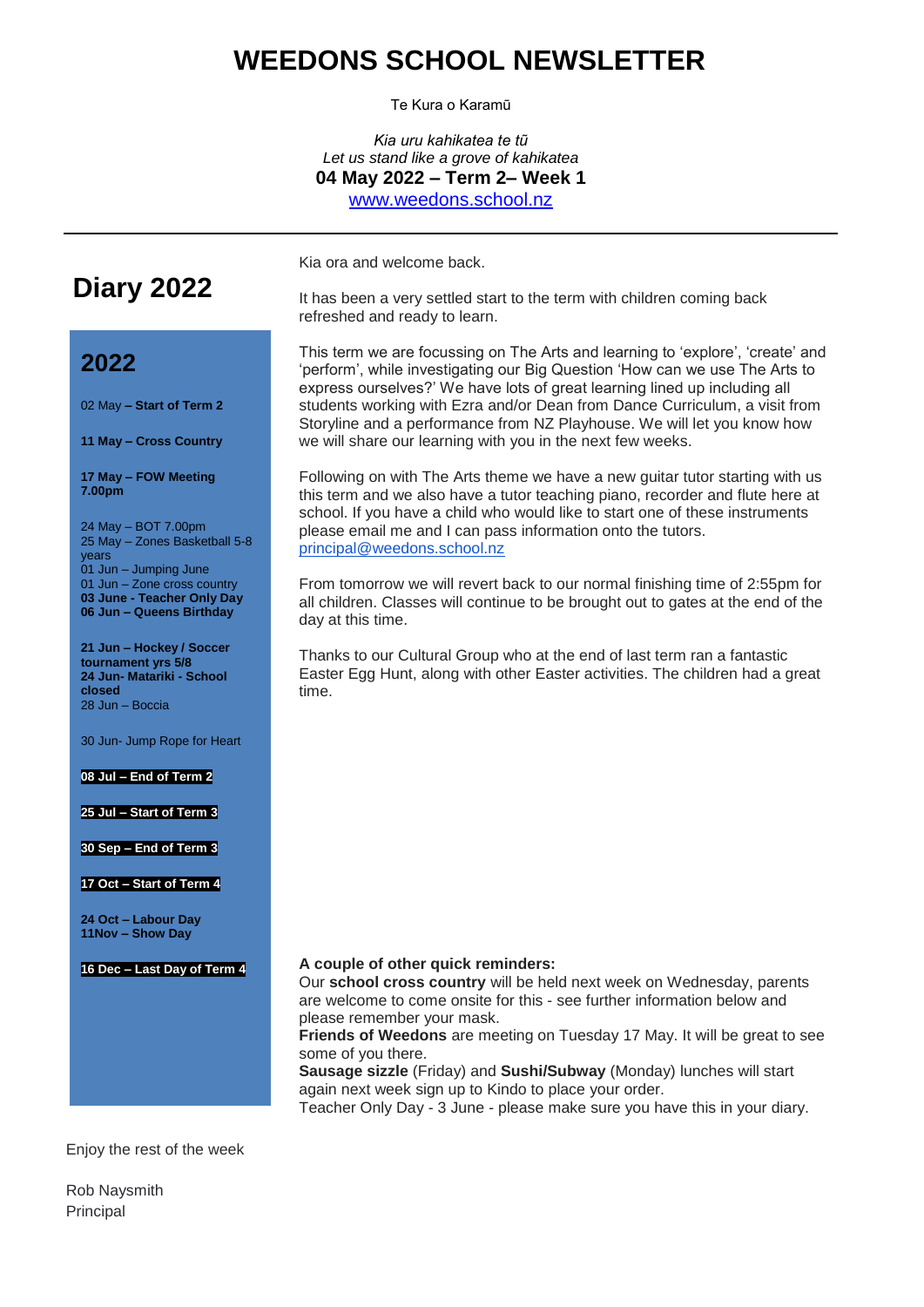

Congratulations to our term 1 Weedons Way award recipients chosen by their teachers for consistently displaying our school values during the term – Honesty, Respect, Personal Best, Responsibility and Whanaungatanga.

Back row – left to right Totara – Gemma vdV, Harake – Kase, Kowhai – Levi, Front row – left to right Rimu – Will S, Rata – Charlie C, Kauri – Tayla.

## **Sports Events: Term 2 2022**

Below is a table of the events for this term for school and zone sport events. The ones in yellow are whole school events and the others are mostly for year 5-8 students. We are lucky to be able to be part of these events. More information about each event will be issued in due course. If you would be interested in coaching or helping out with any of these events please email mareeford@weedons.school.nz

| Week    | Event                                                                                   | <b>Notes</b>                                                                                                                                |
|---------|-----------------------------------------------------------------------------------------|---------------------------------------------------------------------------------------------------------------------------------------------|
| Week 1  |                                                                                         |                                                                                                                                             |
| Week 2  | Wed 11th May -<br>Cross Country - Yr 5-8 competitive<br>Challenge 8 & 10 - Whole School | #House colours<br>#Zone trails from<br>11.40am optional<br>#Challenge 8 & 10<br>Rm 1 & 2 - 1.45pm<br>Rm 5 & 6 - 2.05pm<br>Rm 3 & 4 - 2.20pm |
| Week 3  |                                                                                         |                                                                                                                                             |
| Week 4  | Tues 25th May<br>Zones Basketball Yr 5-8<br>Selwyn Sports Centre 9-1:30 approx          |                                                                                                                                             |
| Week 5  | <b>Jumping June Starts - skipping</b>                                                   |                                                                                                                                             |
|         | Wed 1 June<br>Zones X country Yr 5-8                                                    |                                                                                                                                             |
| Week 6  |                                                                                         |                                                                                                                                             |
| Week 7  |                                                                                         |                                                                                                                                             |
| Week 8  | Tues 21 June<br>Hockey/Soccer tournament Yr 5-8                                         |                                                                                                                                             |
| Week 9  | Wednesday 29th June -<br>Boccia (physical disability students)                          |                                                                                                                                             |
|         | Thurs 30th June -<br>Whole School Jump Rope for Heart Day                               | Details to be confirmed.<br><b>House colours</b>                                                                                            |
| Week 10 |                                                                                         |                                                                                                                                             |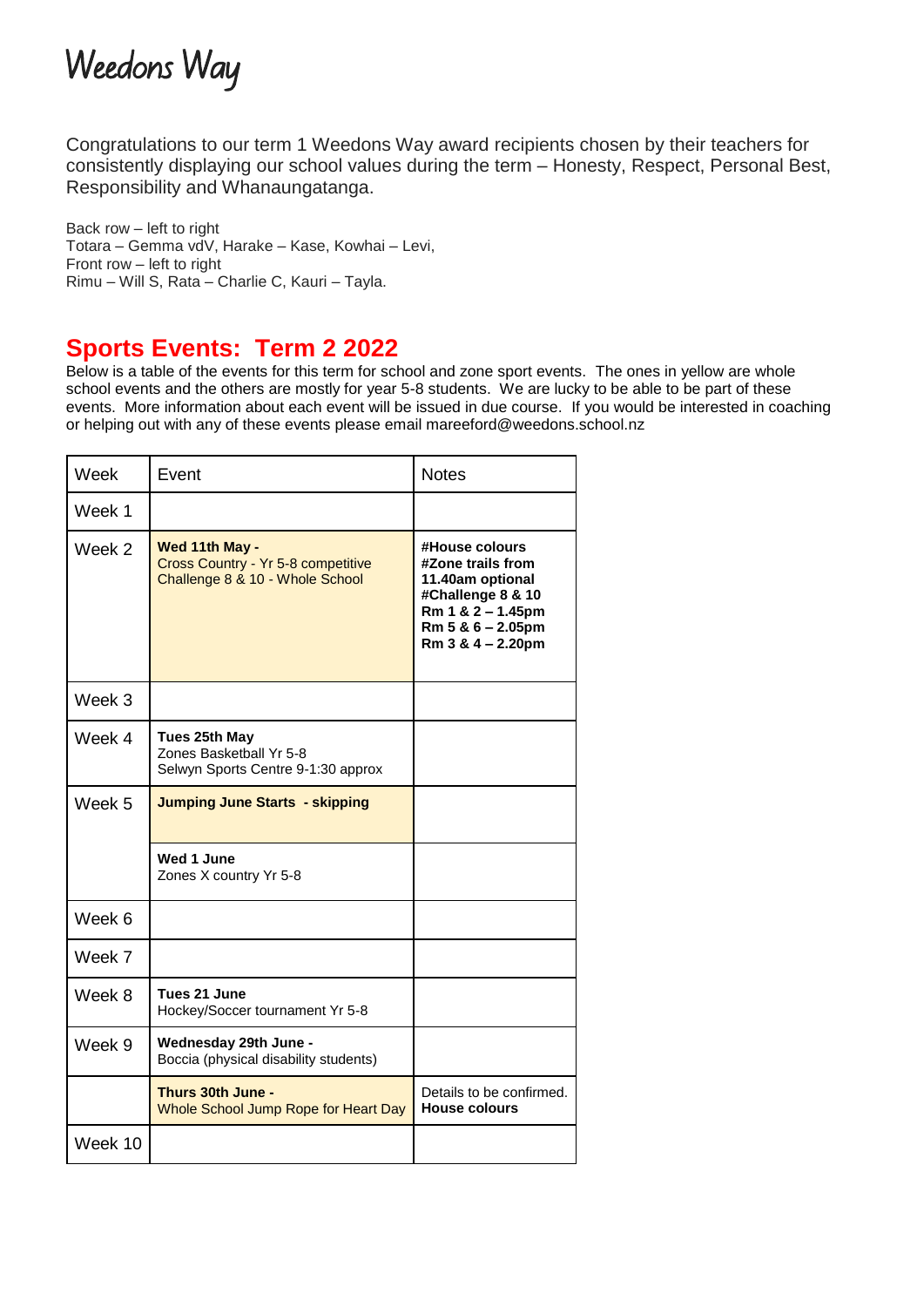## **Whole school events**

**Gymnastics** - we will not be taking a school team to these this year but if your child belongs to a gymnastic club please talk to their coach about these events and if you wish to take your child along I am happy to enter them

Gymnastics – Artistic 15th June Christchurch School of Gymnastics Entries close 30 May Gymnastics – Rhythmic 28th June Olympia Gymnastic Sports Entries close 10 June.

# **Cross Country 2022**

**Wednesday 11 May 2022 House colours.**

Next Wednesday we will be running our school cross country events. We have been practising in our fitness time so we will be well prepared.

All children are to come to school in their **house colours**. The clothes they are wearing need to be suitable for running, climbing and crawling under things. Please ensure they have warm clothes for afterwards.



**Events:** (timings will depend on the weather - see above for the days' schedule) Competitive Cross Country for Years 5-8 - Zone representatives will be picked from these races. Challenge 10 for Rooms 1 & 2 Challenge 8 for Rooms 3 - 6

**Challenge 10** - This is a course set out around the school of various obstacles to climb under or over, run around or through and to have fun. Over the 10 mins the children will run as many laps for their house team as they can.

**Challenge 8** - This is a course set out around the school of various obstacles to climb under or over, run around or through and to have fun. Over the 8 mins the children will run as many laps for their house team as they can.



## **HELP PLEASE!!!!**

I am in need of about half a dozen or so bales for the day as a climbing obstacle please. If you can help supply these please let me know asap.

Any questions email [mareeford@weedons.school.nz](mailto:mareeford@weedons.school.nz)

# **2022 Kiwi English, Maths and Science competitions**

The University of Canterbury is offering your child the opportunity to participate in this annual competition these are open to all year 5 – 8 students, they can enter one or more. The supervised on line tests will take place in the last 3 weeks of this term and first week of term 3. Entry is \$9.50 each subject and closes on the 10<sup>th</sup> of May. Please collect a form from the office these will also be sent via seesaw to year 5-8 pupils - payment due before <sup>10</sup>th of May.

# **THANK YOU**

**A big thank you to Andrew McKenzie - Unique Landscaping, for delivering and spreading the pea gravel for our playgrounds.**

**A Huge thank you to Fulton Hogan for providing this Pea gravel and sand for our long jump pit FREE of CHARGE, greatly appreciated.**